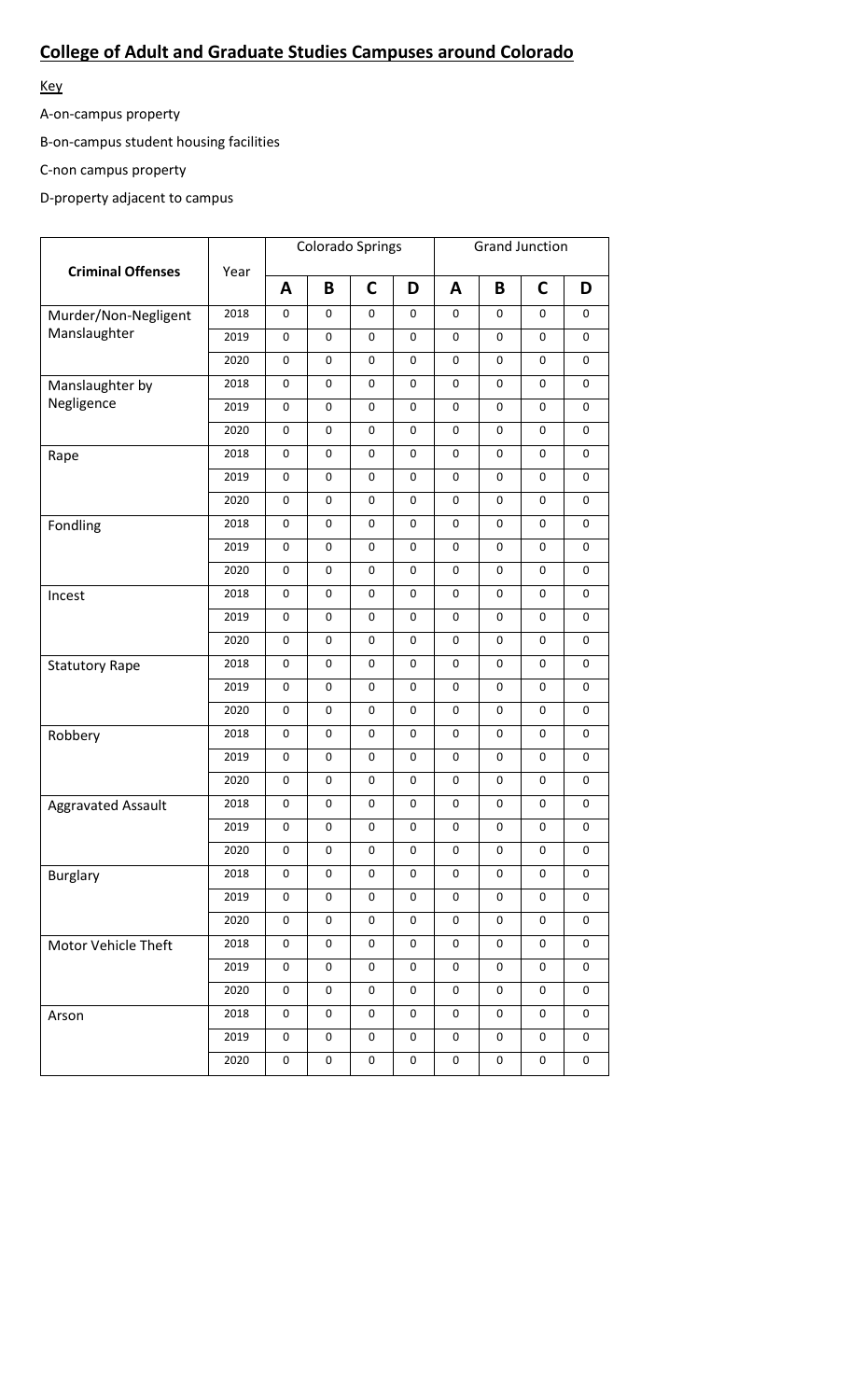|                                              | Year |             |             | <b>Colorado Springs</b> |                                                                                                                                                                                                                                                                                                                                                                                                                                                                                                                                                                                                                                                                                                                                                                                                                                                                                                                    | <b>Grand Junction</b> |           |             |   |
|----------------------------------------------|------|-------------|-------------|-------------------------|--------------------------------------------------------------------------------------------------------------------------------------------------------------------------------------------------------------------------------------------------------------------------------------------------------------------------------------------------------------------------------------------------------------------------------------------------------------------------------------------------------------------------------------------------------------------------------------------------------------------------------------------------------------------------------------------------------------------------------------------------------------------------------------------------------------------------------------------------------------------------------------------------------------------|-----------------------|-----------|-------------|---|
| Hate Crimes*                                 |      | A           | B           | C                       | D                                                                                                                                                                                                                                                                                                                                                                                                                                                                                                                                                                                                                                                                                                                                                                                                                                                                                                                  | A                     | B         | C           | D |
|                                              | 2018 | 0           | 0           | 0                       | 0                                                                                                                                                                                                                                                                                                                                                                                                                                                                                                                                                                                                                                                                                                                                                                                                                                                                                                                  | 0                     | 0         | 0           | 0 |
| Murder/Non-Negligent                         | 2019 | 0           | 0           | 0                       | 0                                                                                                                                                                                                                                                                                                                                                                                                                                                                                                                                                                                                                                                                                                                                                                                                                                                                                                                  | 0                     | 0         | 0           | 0 |
| Manslaughter                                 | 2020 | $\pmb{0}$   | $\pmb{0}$   | 0                       | $\pmb{0}$<br>0<br>0<br>0<br>0<br>0<br>0<br>$\mathbf 0$<br>0<br>0<br>0<br>0<br>0<br>0<br>0<br>0<br>$\pmb{0}$<br>0<br>0<br>0<br>0<br>0<br>0<br>0<br>0<br>$\mathbf 0$<br>0<br>0<br>0<br>0<br>0<br>0<br>$\mathbf 0$<br>0<br>0<br>0<br>0<br>0<br>0<br>0<br>0<br>0<br>0<br>0<br>0<br>$\pmb{0}$<br>0<br>$\mathbf 0$<br>0<br>0<br>$\mathbf 0$<br>0<br>$\pmb{0}$<br>0<br>$\mathbf 0$<br>0<br>0<br>0<br>0<br>0<br>0<br>0<br>0<br>0<br>0<br>0<br>0<br>0<br>0<br>$\pmb{0}$<br>$\pmb{0}$<br>0<br>$\pmb{0}$<br>$\pmb{0}$<br>0<br>$\mathbf 0$<br>0<br>0<br>$\mathsf 0$<br>0<br>0<br>0<br>0<br>0<br>$\pmb{0}$<br>$\mathbf 0$<br>0<br>$\pmb{0}$<br>$\pmb{0}$<br>0<br>$\mathbf 0$<br>0<br>0<br>$\mathsf 0$<br>0<br>0<br>0<br>0<br>0<br>$\pmb{0}$<br>$\mathbf 0$<br>0<br>$\pmb{0}$<br>$\mathsf{O}\xspace$<br>$\pmb{0}$<br>0<br>0<br>0<br>$\mathbf 0$<br>0<br>0<br>0<br>0<br>0<br>0<br>$\mathbf 0$<br>$\pmb{0}$<br>$\pmb{0}$<br>0<br>0 |                       | $\pmb{0}$ | 0           |   |
|                                              | 2018 | 0           | 0           | 0                       |                                                                                                                                                                                                                                                                                                                                                                                                                                                                                                                                                                                                                                                                                                                                                                                                                                                                                                                    |                       |           | 0           | 0 |
| Manslaughter by Negligence                   | 2019 | 0           | 0           | 0                       |                                                                                                                                                                                                                                                                                                                                                                                                                                                                                                                                                                                                                                                                                                                                                                                                                                                                                                                    |                       |           | 0           | 0 |
|                                              | 2020 | $\pmb{0}$   | $\mathbf 0$ | 0                       |                                                                                                                                                                                                                                                                                                                                                                                                                                                                                                                                                                                                                                                                                                                                                                                                                                                                                                                    |                       |           | 0           | 0 |
|                                              | 2018 | 0           | 0           | 0                       |                                                                                                                                                                                                                                                                                                                                                                                                                                                                                                                                                                                                                                                                                                                                                                                                                                                                                                                    |                       |           | $\pmb{0}$   | 0 |
| Rape                                         | 2019 | $\pmb{0}$   | $\pmb{0}$   | 0                       |                                                                                                                                                                                                                                                                                                                                                                                                                                                                                                                                                                                                                                                                                                                                                                                                                                                                                                                    |                       |           | $\pmb{0}$   | 0 |
|                                              | 2020 | 0           | 0           | 0                       |                                                                                                                                                                                                                                                                                                                                                                                                                                                                                                                                                                                                                                                                                                                                                                                                                                                                                                                    |                       |           | 0           | 0 |
|                                              | 2018 | 0           | 0           | 0                       |                                                                                                                                                                                                                                                                                                                                                                                                                                                                                                                                                                                                                                                                                                                                                                                                                                                                                                                    |                       |           | 0           | 0 |
| Fondling                                     | 2019 | $\mathsf 0$ | $\pmb{0}$   | 0                       |                                                                                                                                                                                                                                                                                                                                                                                                                                                                                                                                                                                                                                                                                                                                                                                                                                                                                                                    |                       |           | 0           | 0 |
|                                              | 2020 | 0           | 0           | 0                       |                                                                                                                                                                                                                                                                                                                                                                                                                                                                                                                                                                                                                                                                                                                                                                                                                                                                                                                    |                       |           | 0           | 0 |
|                                              | 2018 | $\pmb{0}$   | $\pmb{0}$   | 0                       |                                                                                                                                                                                                                                                                                                                                                                                                                                                                                                                                                                                                                                                                                                                                                                                                                                                                                                                    |                       |           | 0           | 0 |
| Incest                                       | 2019 | 0           | 0           | 0                       |                                                                                                                                                                                                                                                                                                                                                                                                                                                                                                                                                                                                                                                                                                                                                                                                                                                                                                                    |                       |           | 0           | 0 |
|                                              | 2020 | 0           | 0           | 0                       |                                                                                                                                                                                                                                                                                                                                                                                                                                                                                                                                                                                                                                                                                                                                                                                                                                                                                                                    |                       |           | 0           | 0 |
|                                              | 2018 | 0           | 0           | 0                       |                                                                                                                                                                                                                                                                                                                                                                                                                                                                                                                                                                                                                                                                                                                                                                                                                                                                                                                    |                       |           | 0           | 0 |
| <b>Statutory Rape</b>                        | 2019 | 0           | 0           | 0                       |                                                                                                                                                                                                                                                                                                                                                                                                                                                                                                                                                                                                                                                                                                                                                                                                                                                                                                                    |                       |           | 0           | 0 |
|                                              | 2020 | 0           | $\pmb{0}$   | 0                       |                                                                                                                                                                                                                                                                                                                                                                                                                                                                                                                                                                                                                                                                                                                                                                                                                                                                                                                    |                       |           | 0           | 0 |
|                                              | 2018 | 0           | 0           | 0                       |                                                                                                                                                                                                                                                                                                                                                                                                                                                                                                                                                                                                                                                                                                                                                                                                                                                                                                                    |                       |           | 0           | 0 |
| Robbery                                      | 2019 | 0           | 0           | 0                       |                                                                                                                                                                                                                                                                                                                                                                                                                                                                                                                                                                                                                                                                                                                                                                                                                                                                                                                    |                       |           | 0           | 0 |
|                                              | 2020 | $\pmb{0}$   | $\mathbf 0$ | 0                       |                                                                                                                                                                                                                                                                                                                                                                                                                                                                                                                                                                                                                                                                                                                                                                                                                                                                                                                    |                       |           | $\mathbf 0$ | 0 |
| <b>Aggravated Assault</b>                    | 2018 | 0           | 0           | 0                       |                                                                                                                                                                                                                                                                                                                                                                                                                                                                                                                                                                                                                                                                                                                                                                                                                                                                                                                    |                       |           | 0           | 0 |
|                                              | 2019 | 0           | 0           | 0                       |                                                                                                                                                                                                                                                                                                                                                                                                                                                                                                                                                                                                                                                                                                                                                                                                                                                                                                                    |                       |           | 0           | 0 |
|                                              | 2020 | 0           | 0           | 0                       |                                                                                                                                                                                                                                                                                                                                                                                                                                                                                                                                                                                                                                                                                                                                                                                                                                                                                                                    |                       |           | 0           | 0 |
|                                              | 2018 | 0           | 0           | 0                       |                                                                                                                                                                                                                                                                                                                                                                                                                                                                                                                                                                                                                                                                                                                                                                                                                                                                                                                    |                       |           | 0           | 0 |
| <b>Burglary</b>                              | 2019 | $\pmb{0}$   | $\pmb{0}$   | 0                       |                                                                                                                                                                                                                                                                                                                                                                                                                                                                                                                                                                                                                                                                                                                                                                                                                                                                                                                    |                       |           | $\pmb{0}$   | 0 |
|                                              | 2020 | $\pmb{0}$   | $\pmb{0}$   | 0                       |                                                                                                                                                                                                                                                                                                                                                                                                                                                                                                                                                                                                                                                                                                                                                                                                                                                                                                                    |                       |           | $\pmb{0}$   | 0 |
|                                              | 2018 | 0           | $\pmb{0}$   | 0                       |                                                                                                                                                                                                                                                                                                                                                                                                                                                                                                                                                                                                                                                                                                                                                                                                                                                                                                                    |                       |           | 0           | 0 |
| Motor Vehicle Theft                          | 2019 | 0           | $\mathsf 0$ | 0                       |                                                                                                                                                                                                                                                                                                                                                                                                                                                                                                                                                                                                                                                                                                                                                                                                                                                                                                                    |                       |           | 0           | 0 |
|                                              | 2020 | 0           | 0           | 0                       |                                                                                                                                                                                                                                                                                                                                                                                                                                                                                                                                                                                                                                                                                                                                                                                                                                                                                                                    |                       |           | 0           | 0 |
|                                              | 2018 | $\mathsf 0$ | $\pmb{0}$   | 0                       |                                                                                                                                                                                                                                                                                                                                                                                                                                                                                                                                                                                                                                                                                                                                                                                                                                                                                                                    |                       |           | $\pmb{0}$   | 0 |
| Arson                                        | 2019 | 0           | 0           | 0                       |                                                                                                                                                                                                                                                                                                                                                                                                                                                                                                                                                                                                                                                                                                                                                                                                                                                                                                                    |                       |           | $\pmb{0}$   | 0 |
|                                              | 2020 | 0           | $\pmb{0}$   | 0                       |                                                                                                                                                                                                                                                                                                                                                                                                                                                                                                                                                                                                                                                                                                                                                                                                                                                                                                                    |                       |           | 0           | 0 |
|                                              | 2018 | 0           | $\mathsf 0$ | 0                       |                                                                                                                                                                                                                                                                                                                                                                                                                                                                                                                                                                                                                                                                                                                                                                                                                                                                                                                    |                       |           | $\mathbf 0$ | 0 |
| Larceny-Theft                                | 2019 | 0           | 0           | $\pmb{0}$               |                                                                                                                                                                                                                                                                                                                                                                                                                                                                                                                                                                                                                                                                                                                                                                                                                                                                                                                    |                       |           | 0           | 0 |
|                                              | 2020 | $\pmb{0}$   | $\pmb{0}$   | 0                       |                                                                                                                                                                                                                                                                                                                                                                                                                                                                                                                                                                                                                                                                                                                                                                                                                                                                                                                    |                       |           | $\pmb{0}$   | 0 |
|                                              | 2018 | $\mathbf 0$ | 0           | 0                       |                                                                                                                                                                                                                                                                                                                                                                                                                                                                                                                                                                                                                                                                                                                                                                                                                                                                                                                    |                       |           | $\pmb{0}$   | 0 |
| Simple Assault                               | 2019 | $\pmb{0}$   | $\pmb{0}$   | 0                       |                                                                                                                                                                                                                                                                                                                                                                                                                                                                                                                                                                                                                                                                                                                                                                                                                                                                                                                    |                       |           | $\pmb{0}$   | 0 |
|                                              | 2020 | 0           | $\mathsf 0$ | 0                       |                                                                                                                                                                                                                                                                                                                                                                                                                                                                                                                                                                                                                                                                                                                                                                                                                                                                                                                    |                       |           | $\mathbf 0$ | 0 |
|                                              | 2018 | 0           | 0           | 0                       |                                                                                                                                                                                                                                                                                                                                                                                                                                                                                                                                                                                                                                                                                                                                                                                                                                                                                                                    |                       |           | 0           | 0 |
| Intimidation                                 | 2019 | 0           | 0           | 0                       |                                                                                                                                                                                                                                                                                                                                                                                                                                                                                                                                                                                                                                                                                                                                                                                                                                                                                                                    |                       |           | 0           | 0 |
|                                              | 2020 | $\mathbf 0$ | 0           | 0                       |                                                                                                                                                                                                                                                                                                                                                                                                                                                                                                                                                                                                                                                                                                                                                                                                                                                                                                                    |                       |           | $\pmb{0}$   | 0 |
|                                              | 2018 | 0           | $\mathsf 0$ | $\pmb{0}$               | 0                                                                                                                                                                                                                                                                                                                                                                                                                                                                                                                                                                                                                                                                                                                                                                                                                                                                                                                  | 0                     | 0         | 0           | 0 |
| Destruction/Damage/<br>Vandalism of Property | 2019 | 0           | 0           | 0                       | 0                                                                                                                                                                                                                                                                                                                                                                                                                                                                                                                                                                                                                                                                                                                                                                                                                                                                                                                  | 0                     | 0         | 0           | 0 |
|                                              | 2020 | 0           | 0           | 0                       | 0                                                                                                                                                                                                                                                                                                                                                                                                                                                                                                                                                                                                                                                                                                                                                                                                                                                                                                                  | 0                     | 0         | 0           | 0 |

\*Categories of prejudice are real or perceived: race, gender, religion, national origin, sexual orientation, gender identity, ethnicity, disability.